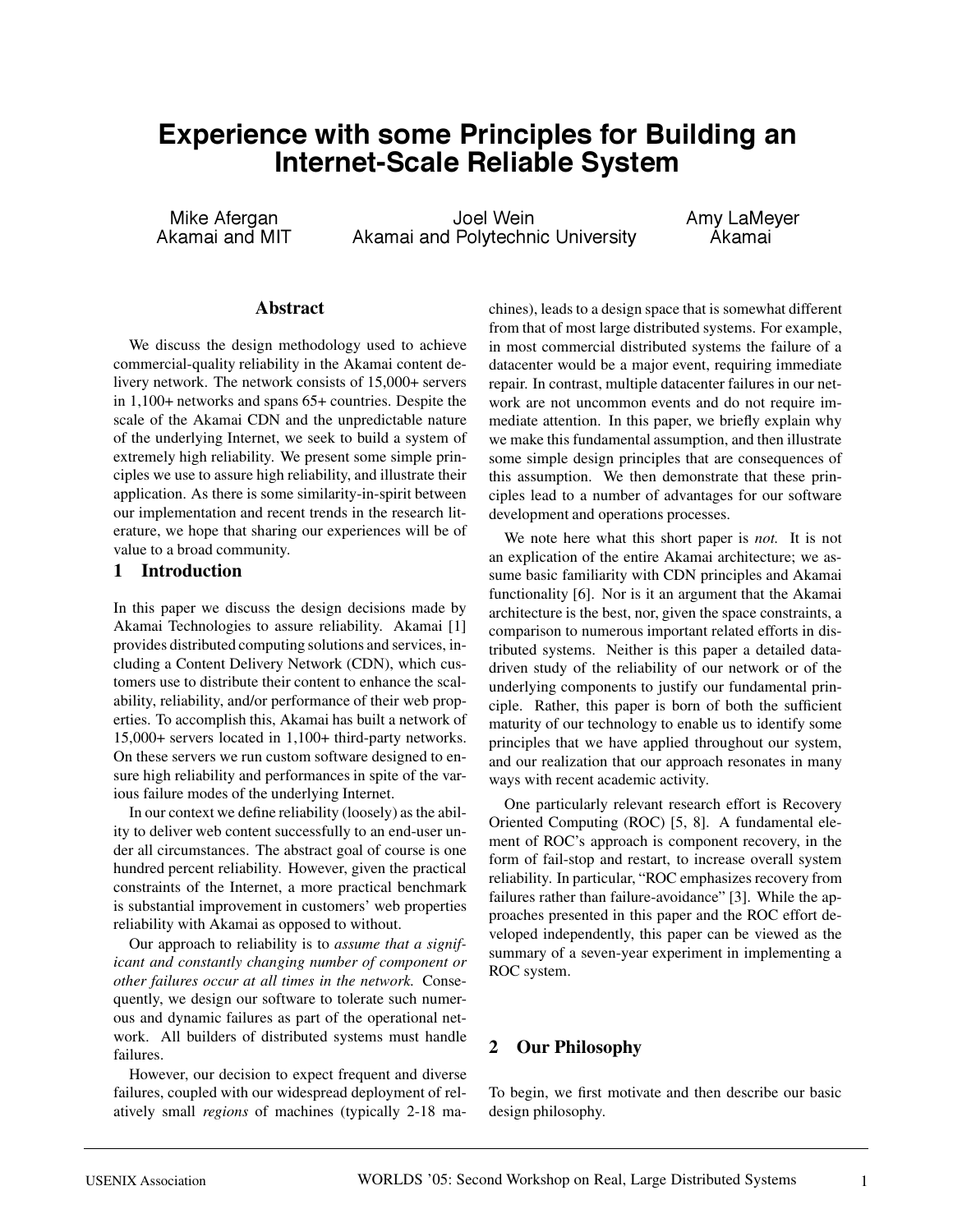### **2.1 Challenges of running an Internet-Scale System**

Numerous failure modes present challenges to a wouldbe reliable Internet-scale system:

**Path Failure:** Various problems can degrade or destroy connectivity between any two endpoints in the Internet.

**Machine Failure:** Servers fail for a variety of reasons, from hardware failure to cable disconnects.

**Region/Rack Failure:** The cause here may be within Akamai's control, as when a switch fails. It may also be outside our control, such as a rack losing power, failure of an upstream router, or datacenter maintenance.

**Multiple Rack/Data Center Failure:** Multiple racks within a datacenter or even an entire datacenter can fail, for reasons ranging from operational error in the host network to physical problems including natural disasters.

**Network Failure:** ISP-internal failures can affect a subset of datacenters or even the core of a particular network.

**Multi-Network/Internet-wide Failures:** We continue to see issues including trans-oceanic cable cuts, Internetscale worms (e.g., SQL-Slammer), peering problems [2], and BGP operator errors. The impact of these incidents can vary from significantly higher latency or packet loss to complete disconnection.

To better understand the nature of failures, we examine manual suspensions in our network. A manually suspended machine can communicate with the rest of the system but has been flagged to not serve traffic. The set of machines does not, for example, include servers in regions with transient packet loss—our mapping system handles those. Instead, suspended machines are those with long-term and/or habitual problems. We observe that this set has a daily churn rate of approximately 4%, supporting our assumption that components continually fail. This also implies the mean-time-to-recovery is approximately 25 days, though this distribution is heavytailed. For some insight into the nature of the failures, we note that approximately 40% of the suspended machines are in regions where the whole region is suspended. This is likely from a region or datacenter error.

# **2.2 Our Philosophy**

Given the significant possibilities for failure throughout the network, we were led to the following assumption.

**Our Assumption:** *We assume that a significant and constantly changing number of component or other failures occur at all times in the network.*

This leads naturally to the following:

**Our Development Philosophy:** *Our software is designed to seamlessly work despite numerous failures as part of the operational network.*

In other words, we choose to embrace, not confront,

these component failure modes. In particular, *we expect a fraction of our network to be down at all times and we design for a significant fraction of our network to be down for particular moments in time*. Losing multiple datacenters or numerous servers in a day is not unusual. While every designer of robust distributed systems expects failures and aims to provide reliability in spite of them, our philosophy, combined with our wide and diverse deployment makes our approach relatively unique among commercial distributed systems.

This philosophy pervasively informs our design. For example, we buy commodity hardware, not more reliable and expensive servers. Because the servers in a region share several potential points of failure, we build more smaller regions instead of fewer larger ones. We spread our regions among ISPs and among the datacenters within an ISP. We rely on software intelligence to leverage the heterogeneity and redundancy of our network. Finally, we communicate over the public Internet, even for internal communication. An alternative would be to purchase dedicated links; instead we augment the reliability of the public Internet with logic and software.

### **3 Three Design Principles**

In this section we present and illustrate three practical principles that follow from our philosophy.

### **3.1 Principle #1: Ensure significant redundancy in all systems to facilitate failover**

Realizing the principle in practice is challenging because of aspects of the Internet architecture, interactions with 3rd-party software, and cost. Because DNS plays a fundamental role in our system (it is used to direct endusers to Akamai servers), we highlight two challenges in achieving significant redundancy in DNS.

One problem is the *size constraints for DNS responses*. The Generic Top Level Domain (gTLD) servers are critical as they supply the answer to queries for akamai.net. However, the size of DNS responses limits the number of servers we can return to 13 [9]. This is a relatively small number and not something we can address directly. We take a number of steps to increase this redundancy, including using IP anycast.

Another problem is that *DNS TTLs* challenge reliability by fixing a resolution for a period of time. If the server fails, a user could fail to receive service until the TTL expired. We address this in two ways.

The first is a two-level DNS system to balance responsiveness with DNS latency. The top level directs the user's DNS resolver to a region with a TTL of 30 to 60 minutes for a particular domain (e.g., g. akamai.net).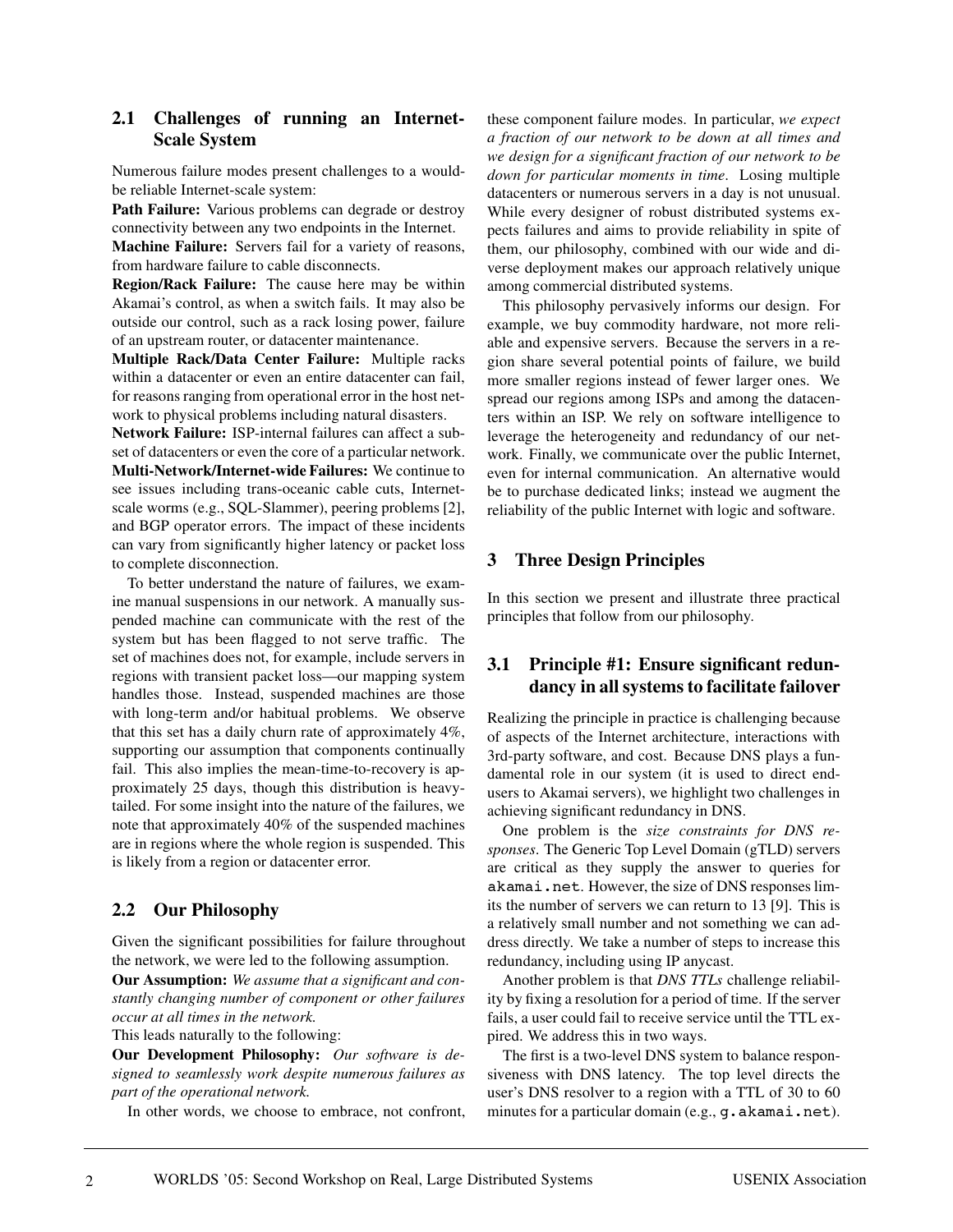In the typical case, this region then resolves the lowerlevel queries (e.g., a1.g.akamai.net). To prevent this single region from inducing user-appreciable failures, the top level returns (low-level) nameservers in multiple regions. This requires determining an appropriate secondary choice such that a) performance does not suffer but b) the chance of all nameservers failing simultaneously is low.

The second aspect of our approach is that, within each level, we have an appropriate failover mechanism. Because the top-level resolution is long, much of the actual mapping occurs in the low-level resolution, which has a TTL of only 20 seconds. This provides us with significant flexibility to facilitate intra-region reliability. To address failures during the 20 seconds, a live machine within the region will automatically ARP over the IP address of a down machine.

### **3.2 Principle #2: Use software logic to provide message reliability**

The operation of Akamai's system entails the distribution of numerous messages and data within the network, including control messages, customer configurations, monitoring information, load reporting, and customer content.

One approach for these communications channels would be to build dedicated links—or contract for virtually dedicated links—between our datacenters. We did not choose this architecture because this would not scale to a large number of datacenters. Further, since even these architectures are not immune to failures, we still would have had to invest effort in building resiliency.

We have thus built two underlying systems—a realtime (UDP) network and a reliable (HTTP/TCP) transport network. Our real-time transport network which was first built in 1999 uses multi-path routing, and at times limited retransmission, to achieve a high level of reliability without sacrificing latency. (This system is discussed in detail in [7].) We have since leveraged this system for a variety of functions including most internal network status messages.

Motivated by our customers' increasing use of dynamic or completely uncacheable content, we also built an HTTP/TCP equivalent network in 2000 to distribute content from the origin to the edge. In contrast to the UDP network and RON [4], each file is transmitted as a separate HTTP request—though often in the same connection. This HTTP subsystem serves as the basis for our SureRoute product and is an important internal communication tool. The system explores a variety of potential paths and provides an HTTP-based tunnel for requests through intermediate Akamai regions.

### **3.3 Principle #3: Use distributed control for coordination**

This is not a surprising principle but one which we include for completeness and because there are often interesting practical subtleties. At a high level, we employ two forms of decision making. The first and most simple is failover, for cases where the logic is simple and we must immediately replace the down component. A previously discussed example of this is the case where a machine will ARP over the IP address of a down machine. The second technique is leader election, where leadership evaluation can depend on many factors including machine status, connectivity to other machines in the network, or even a preference to run the leader in a region with additional monitoring capabilities.

## **4 Example: How Akamai Works Under Extreme Component Failure**

In this section, we examine how Principles 1-3 are applied by considering a hypothetical failure scenario.

### **4.1 Basic Operation**

The basic HTTP request to the Akamai network consists of two parts – a DNS lookup and a HTTP request. In this section we separate the two. The DNS lookup for a123.g.akamai.net consists of 3 steps:

- S.1) The client nameserver looks up akamai.net at the gTLD servers. The authorities returned are Akamai *Top Level Name Servers* (TLNSes).
- S.2) The client's nameserver queries a TLNS for g.akamai.net and obtains a list of IP addresses of *Low Level Name Servers* (LLNSes). The LLNSes returned should be close to the requesting system. As discussed in Section 3.1, the TLNSes ordinarily return eight LLNS IPs in three different regions.
- S.3) The client requests a123.g.akamai.net from a LLNS and obtains two server IPs.

In steps (S.1) and (S.2), the responding nameserver consults a *map* to select appropriate IPs. In the case of the TLNSes, this map is produced by a special type of region called a *Mapping Center*. Each Mapping Center runs software components that analyze system load, traffic patterns, and performance information for the Akamai network and the Internet. With this information, a toplevel map is produced and distributed to the TLNSes.

When the server receives the HTTP request, it serves the file as quickly as possible subject to the configuration for the particular file. In this example we assume the file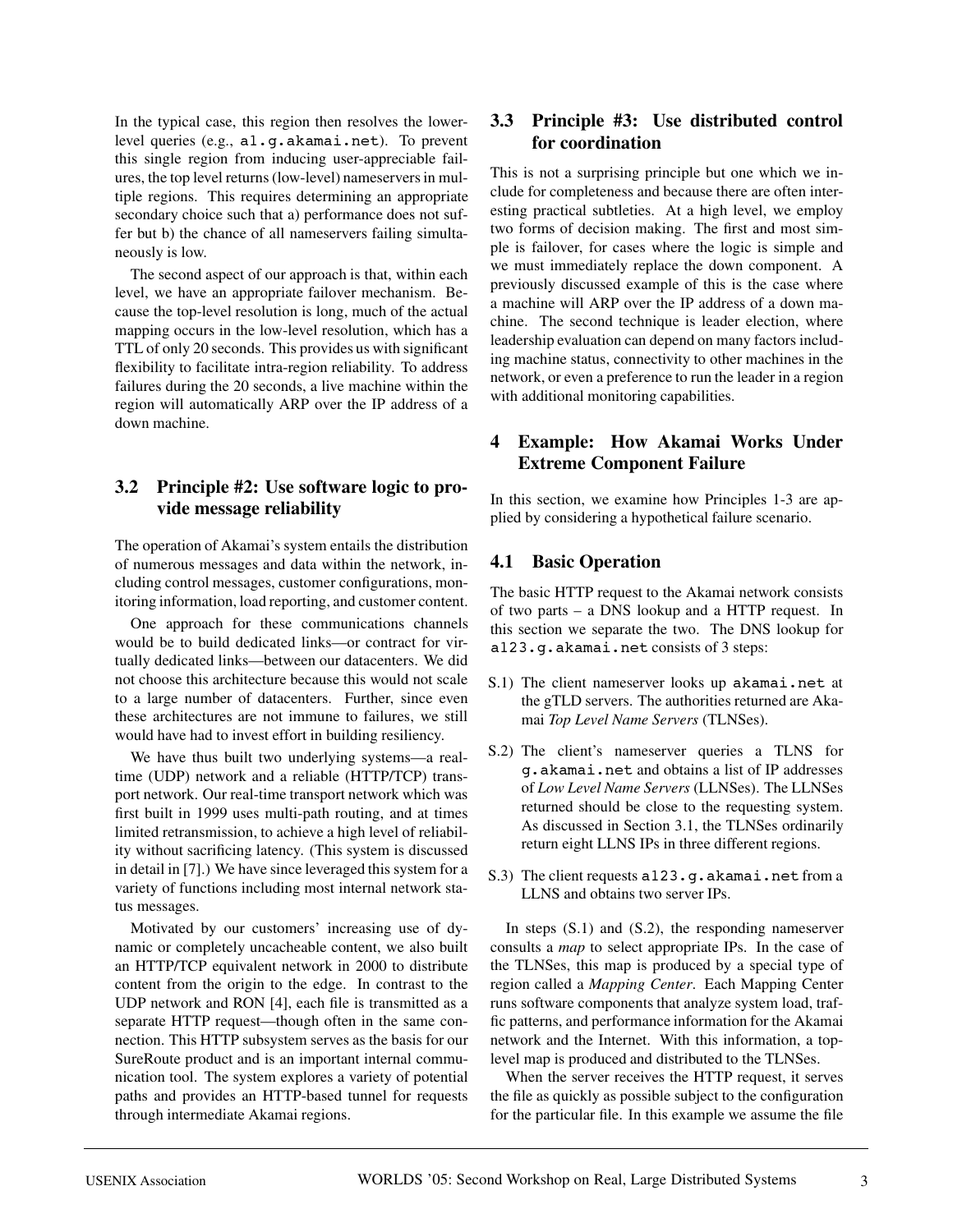is not on the server and the server requests the file from the origin server.

### **4.2 Operation under Failure**

Let us now consider this operation under a case of extreme failure. Consider a model where a user selects a TLNS in network X, which also contains the current lead Mapping Center. In normal mode, the user would select Akamai region A, which would in this case need to fetch content from an origin in network C (for Customer).

We now assume three *independent and simultaneous* failures:

- 1. Network X has significant packet loss across its backbone.
- 2. Akamai region A fails.
- 3. Another network, B, has a problem with a peering point that is on the default (BGP) route between region  $\overline{A}$  and network C.

We now examine how these problems might be handled. The particulars of the response of course depend on other circumstances and failures that may be occurring.

#### *1. Network X degrades*

- One of the metrics for leader election of Mapping Centers is connectivity to the rest of the Akamai network. Therefore, a second Mapping Center (MC)  $\hat{X}$ assumes leadership from MC X and begin publishing the top-level maps. (Principles 1 and 3)
- The user's nameserver may fail over to using another one of the TLNSes. (Principle 1)
- Since some users may continue to query TLNS X, it still obtains the top level maps from MC  $X$  via the real time multi-path system. (Principle 2)
- *2. Region A fails*
- Upon seeing that LLNS A does not respond, the client's nameserver will start using one of the other LLNSes. Let us call that LLNS A. (Principle 1)
- Since region A is no longer optimal for the client, LLNS  $\hat{A}$  directs the user to region  $\hat{A}$ . (Principle 1)
- Mapping Center  $X$  considers this failure and updates the top level maps. This includes removing region A as a choice for users and perhaps some additional load balancing. (Principle 1)

### *3. Network B has a problem at a peering point.*

Those edge regions that use this peering point will attempt to route around this problem using SureRoute (Principle 2) by finding appropriate intermediate regions (Principle 1). This decision is made at the Edge Server in network  $\hat{A}$  (Principle 3).

### **5 Realizing the Benefits of our Approach in our Software and Operations**

In this section, we present a second group of principles relating to how Akamai designs reliable software and insulates the system from software faults. It is impossible in any system for any piece of software to function correctly always. While 100 percent correctness is our goal, we invest significant effort to ensure that if something goes wrong, the system can recover appropriately. *Most importantly, we argue that this set of principles is informed and facilitated by the first set of principles* presented in the previous two sections.

### **5.1 System Principle #4: Fail Cleanly and Restart**

We aggressively fail and restart from a last known good state (a process we call "rolling") in response to errors that are not clearly addressable. There are two reasons that we made this decision. The first is that we knew that our network was already architected to handle server failure quickly and seamlessly. As such, the loss of one server does not pose a problem. The second is that while it may be possible to recover from these errors, the risk of operating in a mode where we are possibly behaving incorrectly can be quite high (e.g., serving the wrong homepage). Thus, comparing the low cost of rolling and the high risk of operating in a potentially corrupted state, we choose to roll.

The naive implementation as described above is however not sufficient. The problem we first encountered is that a *particular server may continually roll*. For example, a hardware problem may prevent a machine from starting up. While losing the server is not a problem, the state oscillations create problems (or at least complexity) for the overall system. Part of our current solution is to enter a "long-sleep" mode after a certain number of rolls. This is a very simple and conservative strategy, enabled by the overall system's robustness to individual machine failures.

The second problem with failing-and-recovering is *network-wide rolling*. While even a set of machines can restart at any time, it is not acceptable for the whole network (or all the machines in a particular subnetwork) to roll at once. This could be a problem for events that affect the whole network at once—such as configuration updates or a new type of request—that could suddenly trigger a latent bug. It is also a complex problem to solve. In our current solution, we enter a different mode of operation when we observe a significant fraction of the network rolling. In particular, instead of rolling we will attempt to be more aggressive in recovering from errors—and perhaps even shut down problematic software modules.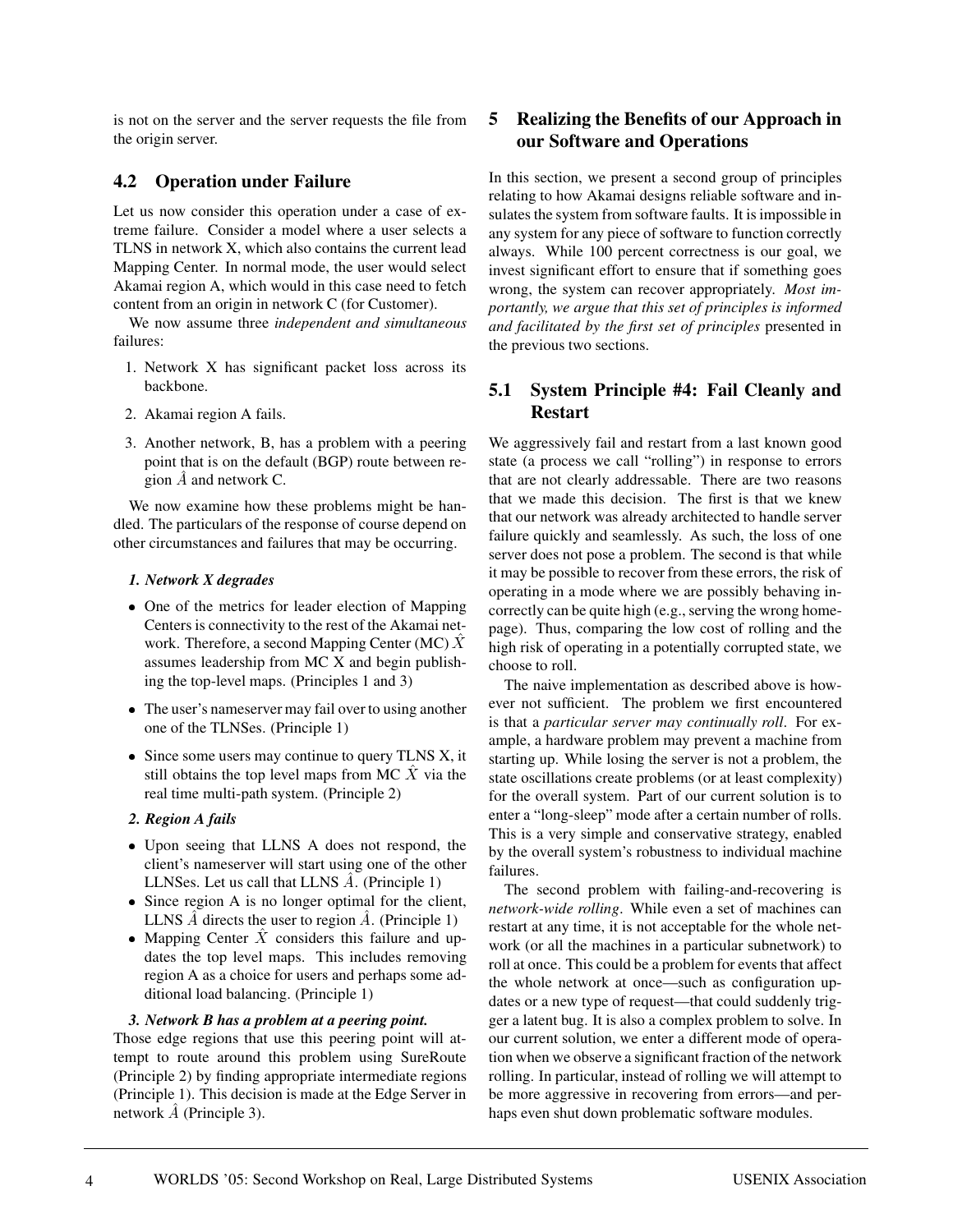#### **Table 1:** Minimum Phase Durations

| Release Type                     | Phase One        | Phase Two |
|----------------------------------|------------------|-----------|
| <b>Customer Configuration</b>    | 15 mins          | 20 mins   |
| <b>System Configuration</b>      | $30 \text{ min}$ | 2 hours   |
| <b>Standard Software Release</b> | 24 hours         | 24 hours  |

### **5.2 System Principle #5: Zoning**

In addition to standard quality practices, our software development process uses a phased rollout approach. Internally, we refer to each phase as a zone and thus call the approach *zoning*. The steps of zoning for both software and for configuration releases are:

- Phase One: After testing and QA, the release is deployed to a single machine.
- Phase Two: After monitoring this machine and running checks, the release is deployed to a single region (not including the machine used in Phase One.)
- Phase Three: Only after allowing the release to run in Phase Two and performing appropriate checks do we allow it to be deployed to the world.

The minimum duration of each phase per release type is summarized in Table 1. The actual time can be longer based on the nature of the release and other concurrent events. On the extreme end, operating system releases are broken into many more sub-phases and we will often wait days or weeks between each phase.

While the concept of a phased rollout is not unique, our system is interesting in that the process is explicitly supported by the underlying system. This facilitates a more robust and clean release platform which benefits the business. The properties of redundancy (P1) and distributed control (P3) enable us to lose even sets of regions with minimal user-appreciable impact. Consequently, this obviates any concern about taking down a machine for an install—or even a full region in Phase Two. This is in stark contrast even to some well-distributed networks. For example, a system with 5 datacenters is more distributed that most, but even in this case, taking even one datacenter down for an install reduces capacity by a 20%—significant fraction.

We believe this is an example where our design principles present us with a significant yet unexpected benefit. Principles 1 (significant redundancy), 3 (distributed control), and 4 (aggressively fail-stop) were not chosen to facilitate software roll-outs. However, over time we have seen that these principles have enabled a much more reliable and aggressive release process, both of which have been a huge benefit to our business. We present some metrics substantiate this claim in Section 6.1.

### **5.3 System Principle #6: The network should notice and quarantine faults**

While many faults are localized, some faults are able to move or spread within the system. This is particularly true in a recovery-oriented system—and this behavior must be limited. One hypothetical example is a request for certain customer content served with a rare set of configuration parameters that triggers a latent bug. Simply rolling the servers experiencing problems would not solve the problem since the problematic request would be directed to another server and thus spread. It is important that such an event not be allowed to affect other customers to the extent possible.

We address this problem through our our low-level load balancing system. Low level load balancing decides, for each region, to which edge servers to assign which customer content. To achieve fault isolation, we can constrain the assignment of content to servers to limit the spread of particular content. In the unlikely case that some customer content instantly crashes all the servers to which it is assigned, this approach allows us to mostly serve all other content.

To effectively respond when seeing problems, we must involve both localized and globally distributed logic. In a purely local solution, we could constrain all regions equally. This has the downside that, for example, a customer with geographically localized traffic may produce more load relative to the number of servers than we'd be able to load balance effectively, even though the customer posed little risk to the global network. As a result, we've designed a two-level solution. The mapping system, via the messaging infrastructure, gathers data from all regions and tells the low-level load balancing systems in each region what constraints they need to impose in order to keep the system in a globally safe state.

### **6 Evaluation**

Evaluating our decisions in a completely scientific fashion is difficult. Building alternative solutions is often infeasible and the metric space is multi-dimensional or illdefined. While it is not a rigorous data-driven evaluation, this section presents two relevant operational metrics.

### **6.1 Benefits to Software Development**

Zoning, as presented in Section 5.2, allows us to be more aggressive in releasing software and other changes by